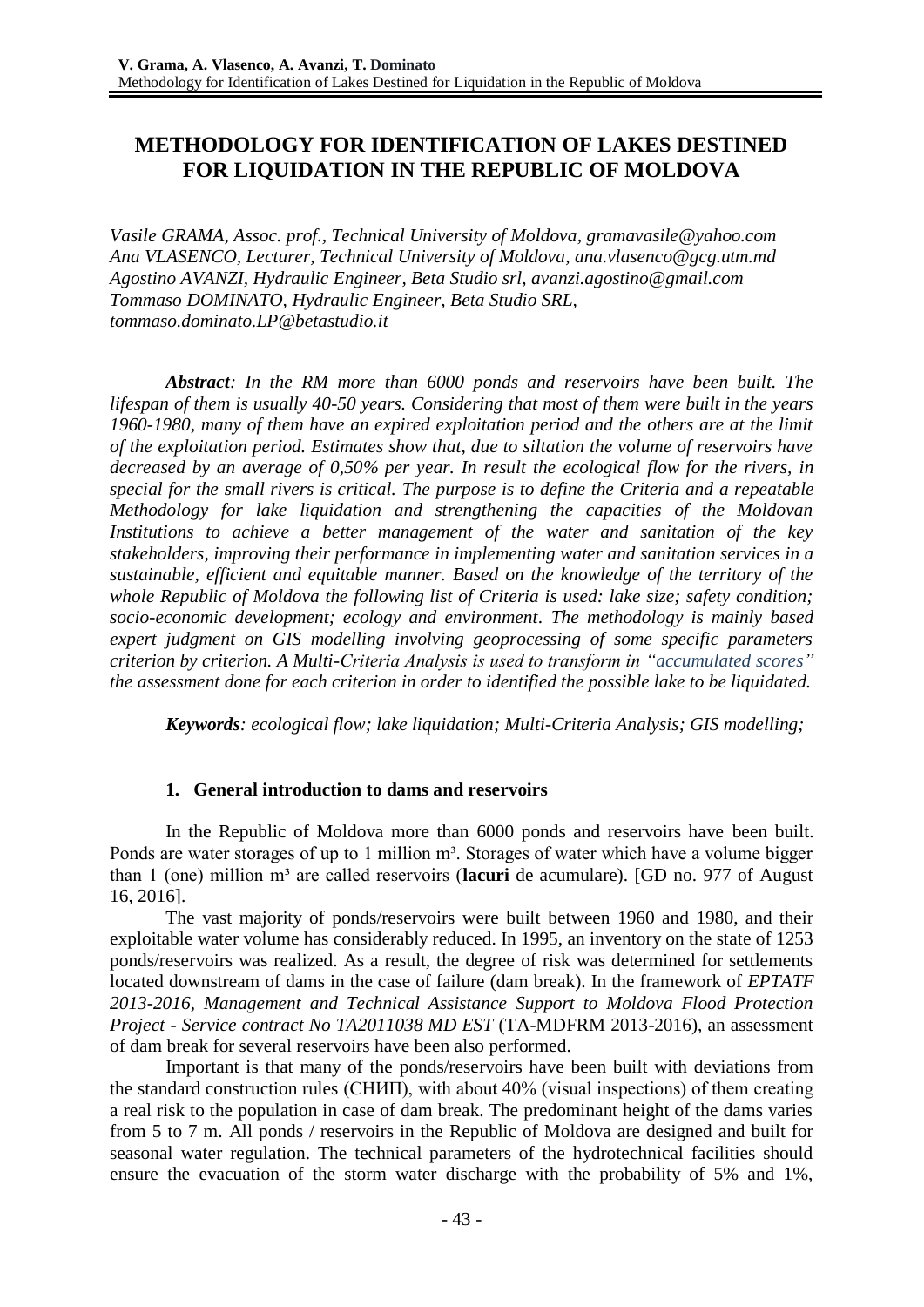depending on the reliability of the construction. Dams were built mainly with clay situated, as a rule, in the immediate vicinity of the dams. Ponds/reservoirs were designed for irrigation, fish farming, potential water supply, power generation, soil erosion control and recreation purposes.

At the same time, it is established that the density of ponds and reservoirs in the Republic of Moldova is higher than the optimal one (depending on the intrinsic characteristic of the river catchment), as well as the density of ponds/reservoirs is uneven on drainage basins. The high density of ponds / reservoirs in a drainage basin in many cases reduces water flow in small rivers. Reducing the watercourse discharge means not ensuring the ecological flow, which in turn does not ensure the stable development of the river's biodiversity.

The examinations of the current state of the hydrotechnical facilities of reservoirs/ponds (dam, spillway, bottom outlet) as well as their passports. The analysis showed the following:

- a large number of hydro-technical constructions of ponds/reservoirs are damaged;
- the lifespan of the ponds/reservoirs is usually 40-50 years. Considering that most of them were built in the years 1960-1980, many of them have an expired exploitation period and the others are at the limit of the exploitation period. Estimates show that, due to siltation the volume of reservoirs have decreased by an average of 0,50% per year [source World Bank].

Thus, the development of a methodology for assessing lakes/ponds appropriate to the situation in the Republic of Moldova becomes a priority, which can be a good contribution to the assessment of risks, the development of protection measures and the improvement of aquatic resources and rural development.



Fig. 1. Steps to flollow for elaboration of methodology for identification of lakes destined for liquidation

The overall purpose of the assignment is to define the Criteria and Elaborating a soundly based **repeatable methodology** to identify the **lakes** and **reservoirs to be liquidated**, enabling the Moldovan Institutions to regularly update criteria and methodology based on new needs (figure 1).

#### **2. Legal Framework**

In order to develop the methodology, it is necessary to identify the national legislative framework with direct or tangential involvement, which would allow the elaboration of the adjustment instruments, as well as the identification of the institution and the human resources responsible for the liquidation activities and the elaboration of the adjustment instruments of the national legislative framework.

At present, the field of water bodies management is regulated by a series of normative acts (laws and Government decisions). These normative acts do not directly or indirectly regulate the procedures of liquidation of the lakes but only have indirect applications. Preliminary analysis of the provisions of the normative acts listed below allows us to affirm that the legislation of the Republic of Moldova does not contain specific rules, regarding the liquidation of lakes, although such legislation, according to art.3, paragraph 2, letter b) that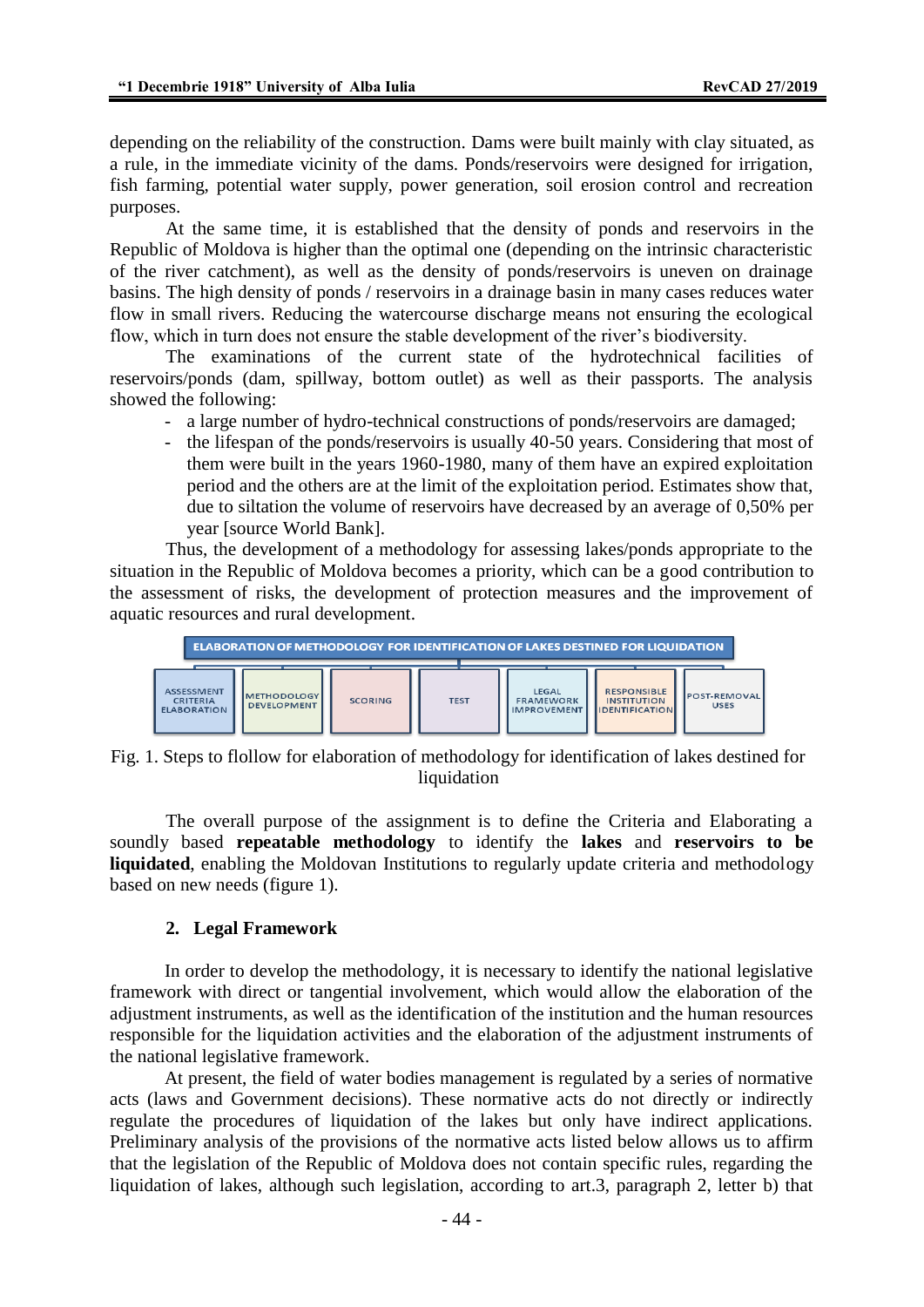the safety of the dams and other hydro-technical structures must be regulated by special laws. Which means that the construction, maintenance and, possibly, the liquidation of the dams and other hydro-technical structures must be subject to the regulation of an ordinary law. Currently, the rules regarding the protection dams are regulated by Government Decision no. 433 of June 18, 2012 "*For the approval of the Regulation on flood protection dams*". Also, the Government Decision no. 977/2016 regarding the approval of the Regulation for the exploitation of the accumulation lakes/ponds regulates the way of drawing up the regulation of the accumulation lakes/ponds and establishes the general criteria for exploiting the water accumulations, but its provisions are refer to lakes/ponds already built and put into operation. Thus, the construction and liquidation procedures are not regulated by ordinary special law.

The water law also states that when developing river basin management plans, consideration must be given to the assessment of flood risk and dam failure (art. 19) and classifies hydro-technical constructions into dams, flood protection dams, etc. and it produces the obligation to register and record the hydro-technical constructions through the Register of hydro-technical constructions, part of the State Cadastre of Waters.

According to the provisions of art.4 of the Water Law: "*The accumulation lake and the ponds are considered indivisible water bodies made up of the following goods: the land on which the water body is located, the river water protection strips and the hydro-technical constructions*". This means that when elaborating the regulations/methodology for the liquidation of the lakes, the complexity of the problems raised by the interconnection between the ownership of these goods, the fate of the protection strips and the hydro-technical constructions must be taken into account. However, without a complex approach to the normative framework, which is required to be amended, the achievement of the objective of liquidating the lakes cannot be achieved.

## **3. Criteria for lake liquidation**

The main investigation is the definition of the set of Criteria for lake liquidation. The data and information collected on this domain refer mainly, as stated in the technical proposal, to the ones collected under the *Management and Technical Assistance Support to Moldova Flood Protection Project* funded by the EIB (2013-2016). By way of relevant sample were collected more than 11,700 very small/small/medium and large lakes (including pools and ponds) on the whole territory of the Republic of Moldova by digitising the water surface on ortophoto. The latter one layer was used and processed for hydraulic purposes verifying its consistency with the actual situation on the ground. An assessment of the data quality was also carried out and obtained from the data owner. The result of this assessment was recorded to ensure that data quality is taken into account when using the data to undertake tasks.

Additional information has been captured by *Moldova Map* [\(https://moldova](https://moldova-map.md/mapstore/#/)[map.md/mapstore/#/\)](https://moldova-map.md/mapstore/#/) featured by INGEOCAD and by the "*"The Institute of Designs for the Organization of the Territory*" – IPOT [\(http://soluri.md/adapt/dist/#/layers\)](http://soluri.md/adapt/dist/#/layers). Based on the studies and the knowledge of the territory of the whole Republic of Moldova given by the involved national experts and, of course, by the aforementioned available data and information, the following list of Criteria is propose:

- 1.**Lake Size;**
- 2.**Safety condition**;
- 3.**Socio-Economic development**;
- 4.**Ecology and Environment**;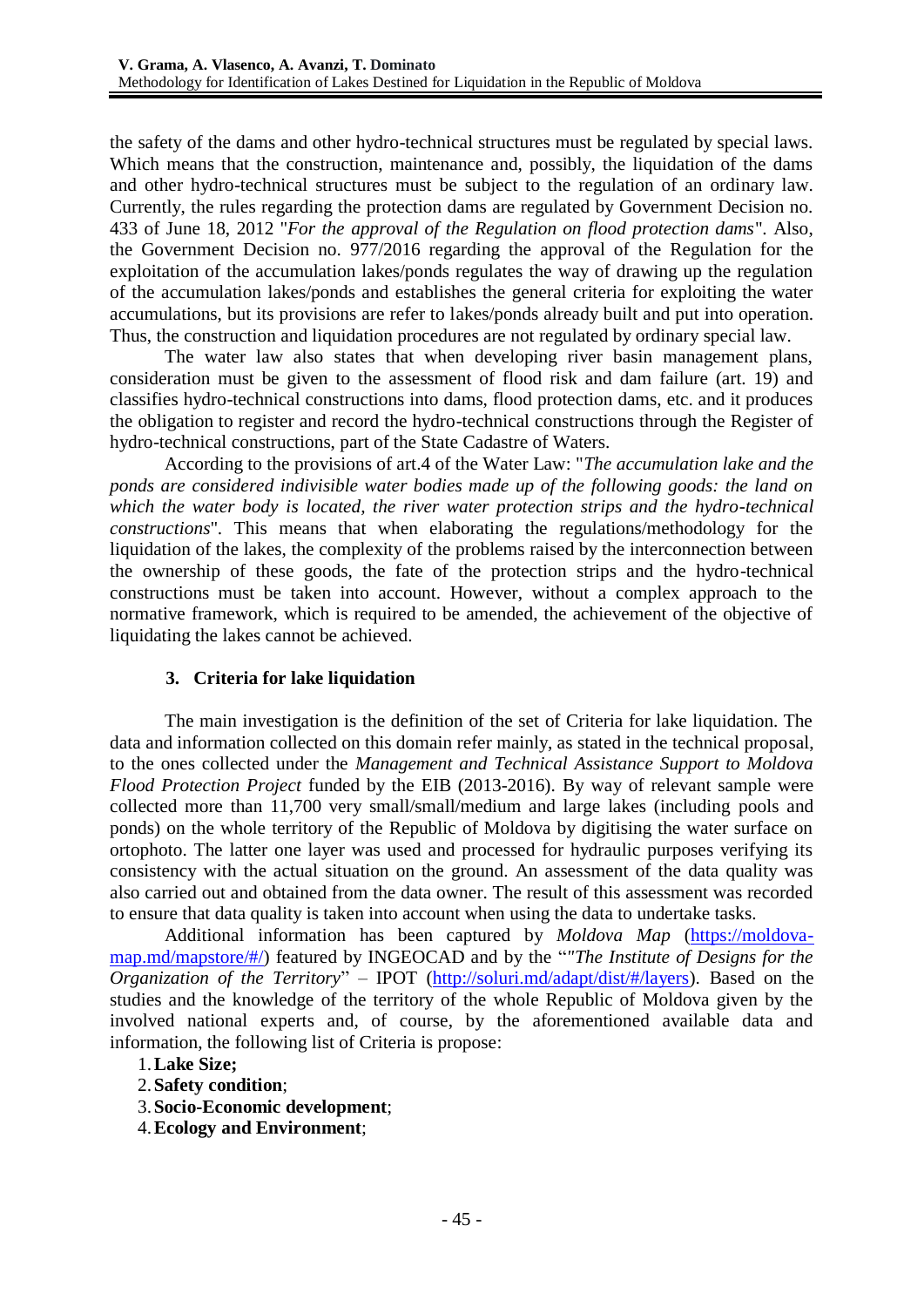The Criteria cover a wide range of aspects and are being proposed in order to be as much objective (tangible) as possible. Each criterion has been then split in a set of sub-criteria deemed necessary for a better development of the subsequent methodology and in order to reach the sought results (*Table 1)*.

| <b>CRITERIA</b>                                      | <b>SUB CRITERIA</b>                             |
|------------------------------------------------------|-------------------------------------------------|
| <b>LAKE SIZE</b>                                     | <b>RESERVOIR'S SURFACE</b>                      |
| <b>SAFETY CONDITION</b>                              | DAM CASCADE EFFECT RISK                         |
|                                                      | <b>SEISMIC INDUCED DAM BREAK RISK</b>           |
|                                                      | FLOOD STORAGE VOLUME (for flood risk reduction) |
|                                                      | <b>DAM RELIABILITY</b>                          |
| <b>SOCIO-ECONOMIC</b><br><b>DEVELOPMENT</b>          | <b>IRRIGATION</b>                               |
|                                                      | <b>AQUACULTURE</b>                              |
|                                                      | <b>WATER SUPPLY</b>                             |
|                                                      | <b>RECREATION</b>                               |
|                                                      | HYDRO POWER POTENTIAL PRODUCTION                |
|                                                      | <b>ROAD CONNECTION</b>                          |
| <b>ECOLOGY</b><br>$\mathbf{k}$<br><b>ENVIRONMENT</b> | <b>EVAPOTRANSPIRATION</b>                       |
|                                                      | LAKE SILTATION DUE TO CATCHMENT EROSION         |
|                                                      | <b>ECOLOGICAL FLOW</b>                          |
|                                                      | <b>PHYTOREMEDIATION</b>                         |
|                                                      | <b>RIPARIAN RESTORATION</b>                     |
|                                                      | <b>AOUIFER RECHARGE</b>                         |

Given the ecological importance and implications of riparian areas, and stated that many of the constructed dams in Moldova have changed the natural habitats, restoring ecosystems, especially in the natural protected areas of the country, should be pursued through dam removal. In this perspective, dams that are located within protected natural areas or ecologically important zones should be liquidated, leaving riparian vegetation the possibility of restoring.

#### **4. Methodology for lake liquidation**

This represents a "*desk study and analysis*". The methodology is mainly based expert judgment on GIS modelling involving geoprocessing of some specific parameters criterion by criterion. Nevertheless, the GIS based approach is commutable and switchable to a manual approach as the methodology has been thought to be easily repeatable enabling the final users of the Moldovan Institutions to regularly update criteria and methodology based on new needs.

The important aspect is criteria assessing and scoring. As is mention, the criteria cover the physical aspect of the lakes, the safety condition of human being, proprieties and goods, the socio-economic issue and the ecological and environmental aspects. The methodology intends to undertake the assessment by scoring each sub-criterion for each lake. The overall scores will then be sum ("accumulated") and properly weighted by means of the Multi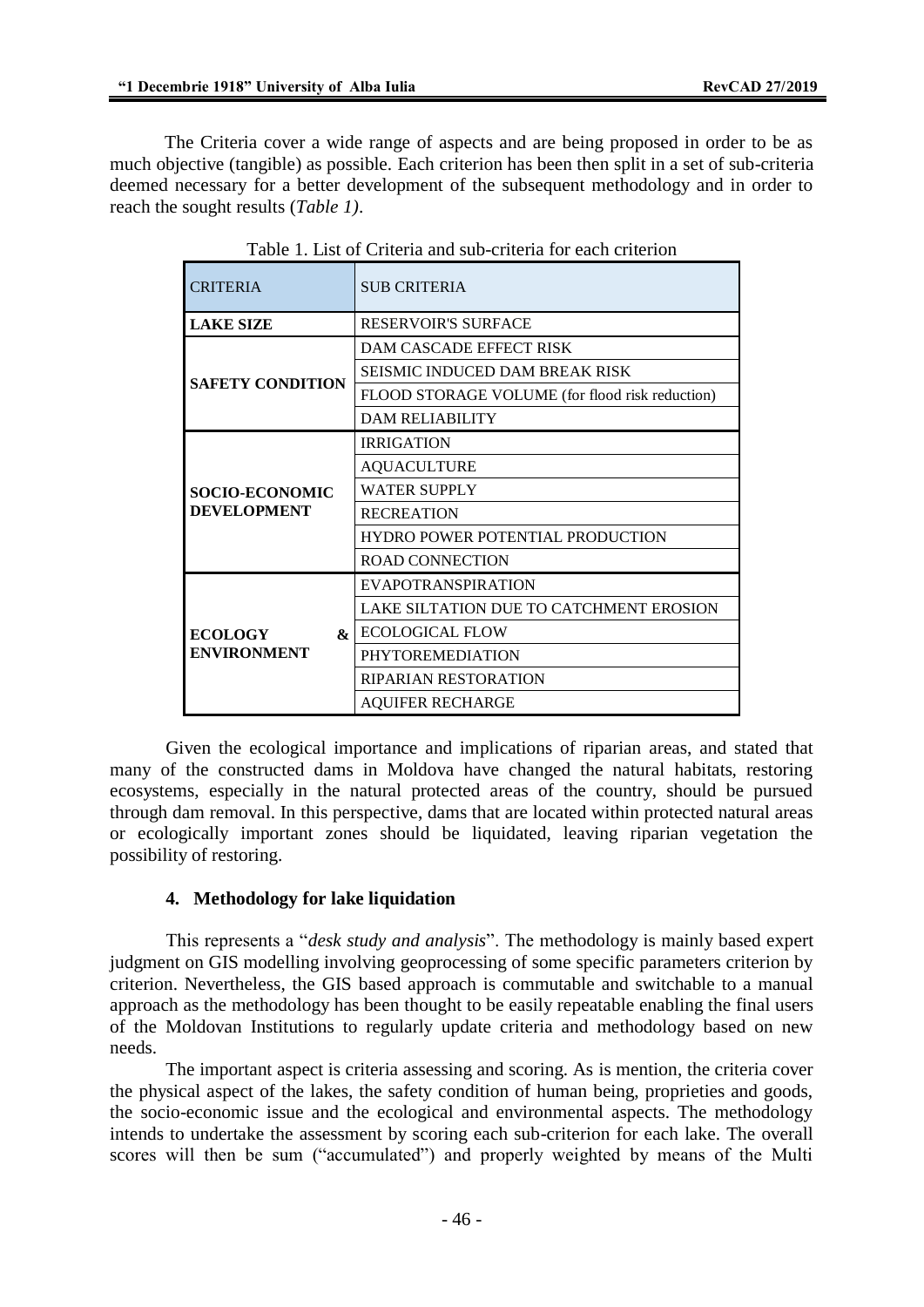Criteria Analysis (MCA). The lower the score for a lake for each sub-criterion, the higher the tendency to be liquidated.

A Multi-Criteria Analysis is used to transform in "**accumulated scores**" the assessment done for each criterion in order to identified the possible lake to be liquidated. The Consultant believes that this is the best way to approach the evaluation because it permits the assessment of all benefits and impacts including those that are difficult to quantify or are intangible, by means of weights. This approach also has the benefit of offering greater transparency to the decision-making process. The MCA process is carried out as follows:

- 1. determine a proper weighting of each criterion;
- 2. calculate the total score for a lake and undertake sensitive analysis;
- 3. interpretation of scores and final analysis.

Relative numerical weights will be assigned to the criteria. There is a risk that this could become very subjective, and it is therefore important to ensure that stakeholders agree with the proposed weightings and understand the implications. The weight can be adjusted region by region. The criteria have been chosen on the basis of their completeness, consistency and no-redundancy so that they constitute a coherent whole, resulting in plausible and non-disputable findings.

| Table 2. I Toposca weights for the MCA criteria. |        |
|--------------------------------------------------|--------|
| Criteria                                         | Weight |
| Lake Size                                        |        |
| Safety condition                                 |        |
| Socio-Economic development                       |        |
| Ecology and Environment                          |        |
|                                                  |        |

Table 2. Proposed weights for the MCA criteria*.*

<span id="page-4-0"></span>The weighted scores for each sub-criterion obtained in the methodology will be aggregated in next step of the MCA in order to obtain a single score for each lake taking account of the weightings for each of the criteria. This is done through adding the scores of each sub-criterion belonging to the same main criterion and then weighting the sum by means of the main criteria weights [\(Table 2\)](#page-4-0). The weighted scores for each main criterion are then added ("accumulated"), obtaining the final score for the reservoir.A further step will be a sensitivity analysis that will examine the impact of modifications to the weights applied for each criterion. This will identify how robust the results are to changes in assumptions. The sensitivity analysis will be particularly important when the data are uncertain. In this final stage the following will be evaluated: whether the results are stable and reliable / whether the differences in scores are significant / and the meaning of the results. After the MCA calculation, the lower the final accumulated score for a lake, the higher the tendency to be liquidated.

The MCA method is a high level way of identifying the best scoring for the lakes to be liquidated. It creates the methodological base in order to promote a regionalised approach. However different weights options may be preferred for individual districts within a river basin. The results from the analysis should, therefore, be considered as a guide to the best weighting. Indeed, the methodology is based on tangible objectives and define the grade of liquidation of a lake. The procedure and the institutional engagement for the liquidation is not part of the methodology but is part of the institutional and legal aspects coming next.

## **5. Pilot river basins – Test**

A list of lakes all around the country of Republic of Moldova was selected in order to test the methodology. Together with the test results, that will be exposed in this document,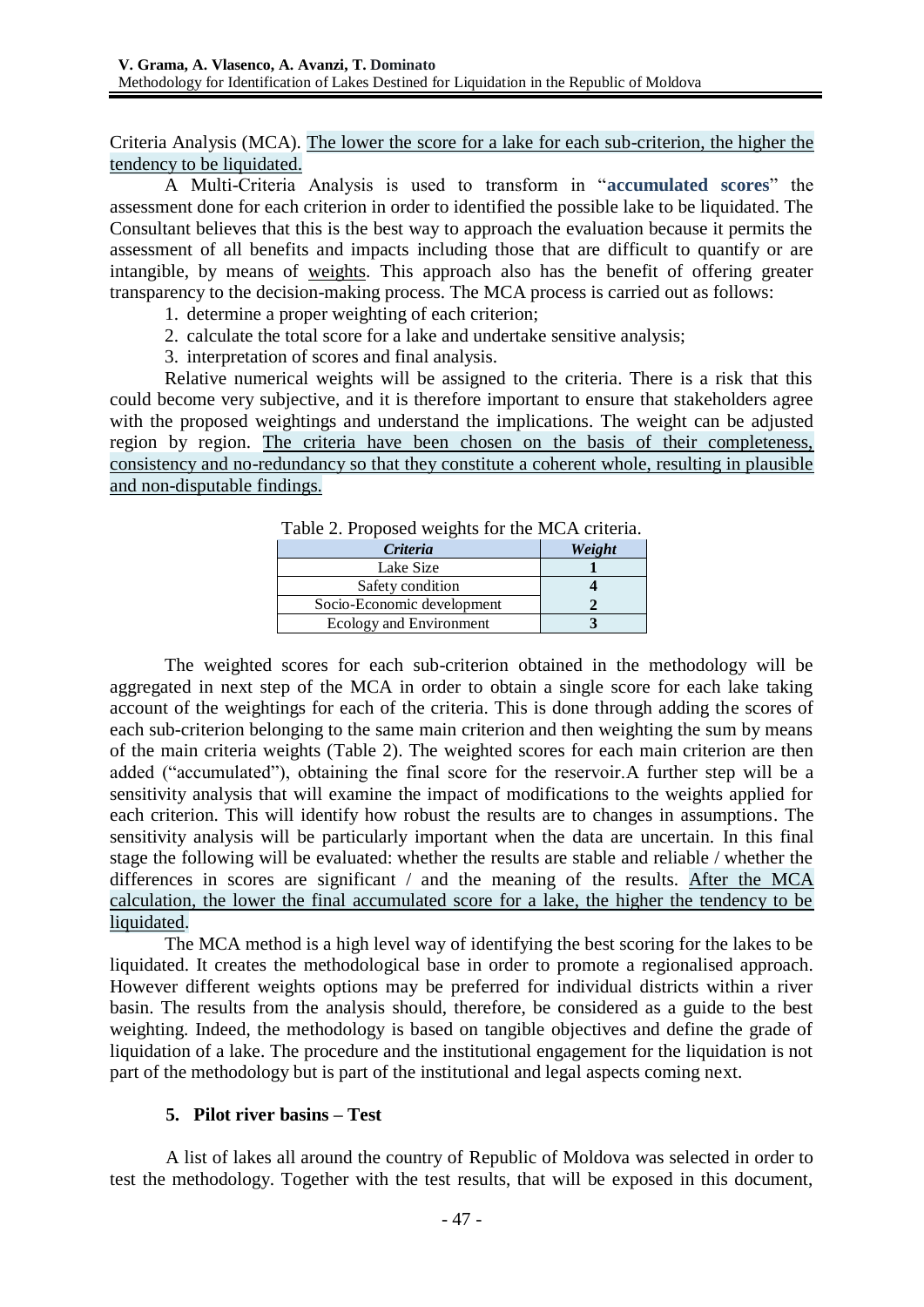excel files related to each particular pond/reservoir analysed will be part as well of the deliverable.

The methodology's procedure is really easy to apply and it reduces the subjectivity in the analysis of the positive and negative aspects of each lake, as the criteria and sub-criteria have been chosen on the basis of their completeness, consistency and no-redundancy. The only possibility to make the analysis more subjective is to change the weights of the criteria in the final score assessment. This could be done if a different approach, based on changed needs or conditions, is preferred for a particular river basin or district.

The main difficult that was found during the methodology's test is related to the availability of dam's information. In fact, most of the dams don't have a passport, or if they do it is not known whether it is updated or not. The same consideration can be done for the dam's condition, as the information in the database provided by "Apele Moldovei" are not comprehensive. In such perspective, gaps related to data's availability can be filled through detailed topographic surveys of the dam's body that are already being carried out by a private company. Some examples for real reservoirs is presented below.



Lake surface [ha] Average Depth [m] Passport / Dam condition / Operating Rules\* 7.5 **3.15 Not existing / Satisfactory / Not existing**

| <b>CRITERIA</b>                            | <b>SUB CRITERIA</b>                             | <b>WEIGHTED</b><br><b>SCORE</b> |
|--------------------------------------------|-------------------------------------------------|---------------------------------|
| <b>LAKE SIZE</b>                           | <b>RESERVOIR'S SURFACE</b>                      | $-1.5$                          |
| <b>SAFETY CONDITION</b>                    | DAM CASCADE EFFECT RISK                         | $-1$                            |
|                                            | SEISMIC INDUCED DAM BREAK RISK                  | $-1$                            |
|                                            | FLOOD STORAGE VOLUME (for flood risk reduction) | 3                               |
|                                            | <b>DAM RELIABILITY</b>                          | $-4$                            |
| SOCIO-ECONOMIC<br><b>DEVELOPMENT</b>       | <b>IRRIGATION</b>                               | 3.75                            |
|                                            | <b>AQUACULTURE</b>                              | 5                               |
|                                            | <b>WATER SUPPLY</b>                             | $\mathbf{0}$                    |
|                                            | <b>RECREATION</b>                               | 2.5                             |
|                                            | <b>HYDRO POWER POTENTIAL PRODUCTION</b>         | 0                               |
|                                            | ROAD CONNECTION                                 | $\mathbf{1}$                    |
| <b>ECOLOGY &amp;</b><br><b>ENVIRONMENT</b> | <b>EVAPOTRANSPIRATION</b>                       | $-3$                            |
|                                            | LAKE SILTATION DUE TO CATCHMENT EROSION         | -5                              |

*\* Source of information Apele Moldovei Database*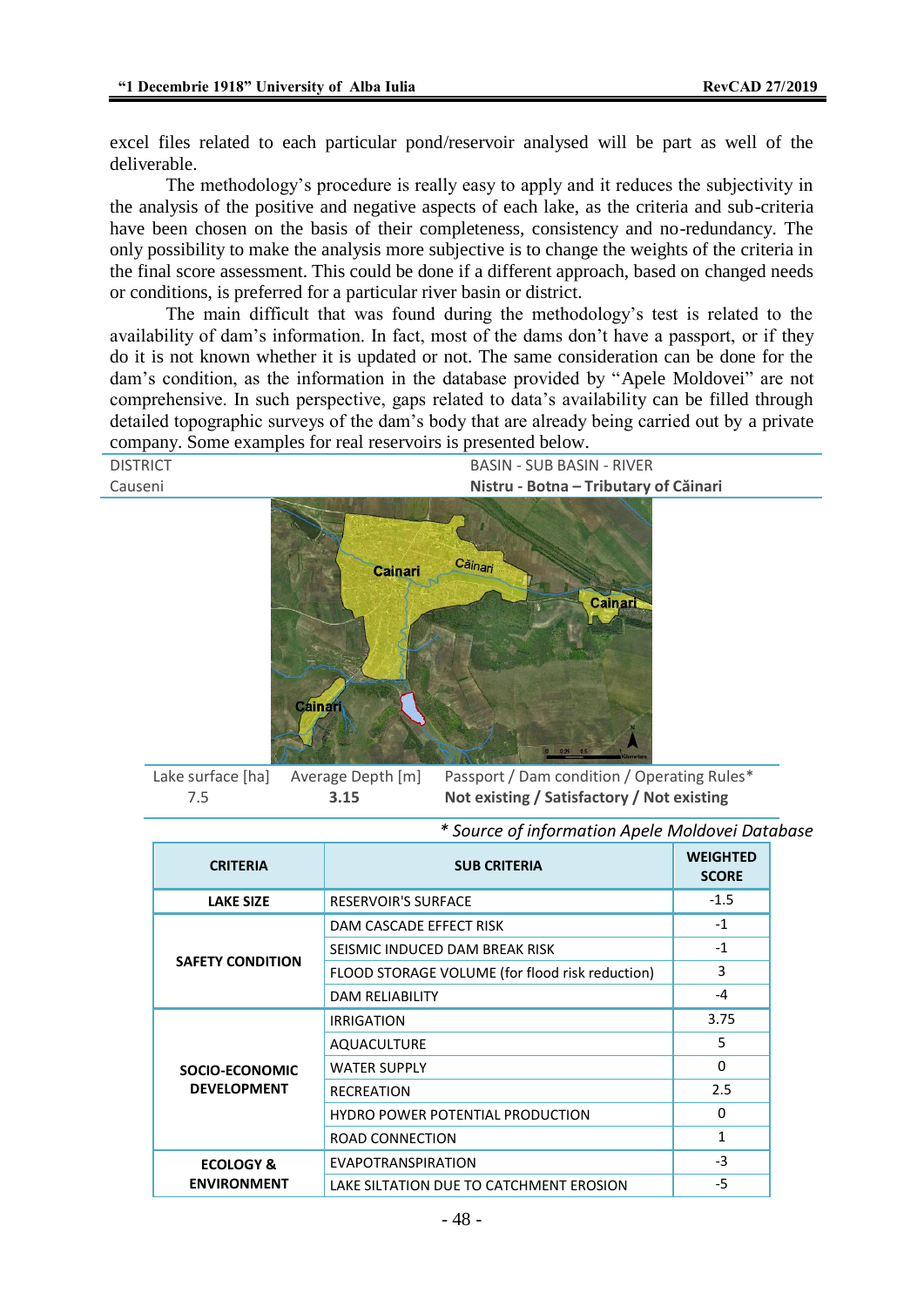| <b>CRITERIA</b> | <b>SUB CRITERIA</b>                | <b>WEIGHTED</b><br><b>SCORE</b> |
|-----------------|------------------------------------|---------------------------------|
|                 | ECOLOGICAL FLOW                    | $-0.5$                          |
|                 | PHYTOREMEDIATION                   | 0                               |
|                 | <b>RIPARIAN RESTORATION</b>        |                                 |
|                 | <b>AQUIFER RECHARGE</b>            | 0                               |
|                 | $F(1,1,1)$ a coursely affer cooper | 44 F                            |

**FINAL ACCUMULATED SCORE** 

| DISTRICT |
|----------|
| Fdinet   |

BASIN - SUB BASIN - RIVER Edinet **Prut – Ciuhur – Ciuhur**



Lake surface [ha] Average Depth [m] Passport / Dam condition / Operating Rules\* 84.0 **1.3 Not existing / Unknown / Not existing**

*\* Source of information Apele Moldovei Database*

| <b>CRITERIA</b>                            | <b>SUB CRITERIA</b>                             | <b>WEIGHTED</b><br><b>SCORE</b> |
|--------------------------------------------|-------------------------------------------------|---------------------------------|
| <b>LAKE SIZE</b>                           | <b>RESERVOIR'S SURFACE</b>                      | 2.5                             |
| <b>SAFETY CONDITION</b>                    | DAM CASCADE EFFECT RISK                         | $-1$                            |
|                                            | SEISMIC INDUCED DAM BREAK RISK                  | $-1$                            |
|                                            | FLOOD STORAGE VOLUME (for flood risk reduction) | 3                               |
|                                            | <b>DAM RELIABILITY</b>                          | $-5$                            |
| SOCIO-ECONOMIC<br><b>DEVELOPMENT</b>       | <b>IRRIGATION</b>                               | 0.75                            |
|                                            | <b>AQUACULTURE</b>                              | 3.75                            |
|                                            | <b>WATER SUPPLY</b>                             | 0                               |
|                                            | <b>RECREATION</b>                               | 5                               |
|                                            | <b>HYDRO POWER POTENTIAL PRODUCTION</b>         | 5.                              |
|                                            | ROAD CONNECTION                                 | $\mathbf{1}$                    |
| <b>ECOLOGY &amp;</b><br><b>ENVIRONMENT</b> | EVAPOTRANSPIRATION                              | $-1$                            |
|                                            | LAKE SILTATION DUE TO CATCHMENT EROSION         | $-3$                            |
|                                            | ECOLOGICAL FLOW                                 | $-1.5$                          |
|                                            | PHYTOREMEDIATION                                | 2.5                             |
|                                            | <b>RIPARIAN RESTORATION</b>                     | $\mathbf{1}$                    |
|                                            | <b>AQUIFER RECHARGE</b>                         | $\Omega$                        |
|                                            |                                                 | 44 F                            |

**FINAL ACCUMULATED SCORE 11.5**